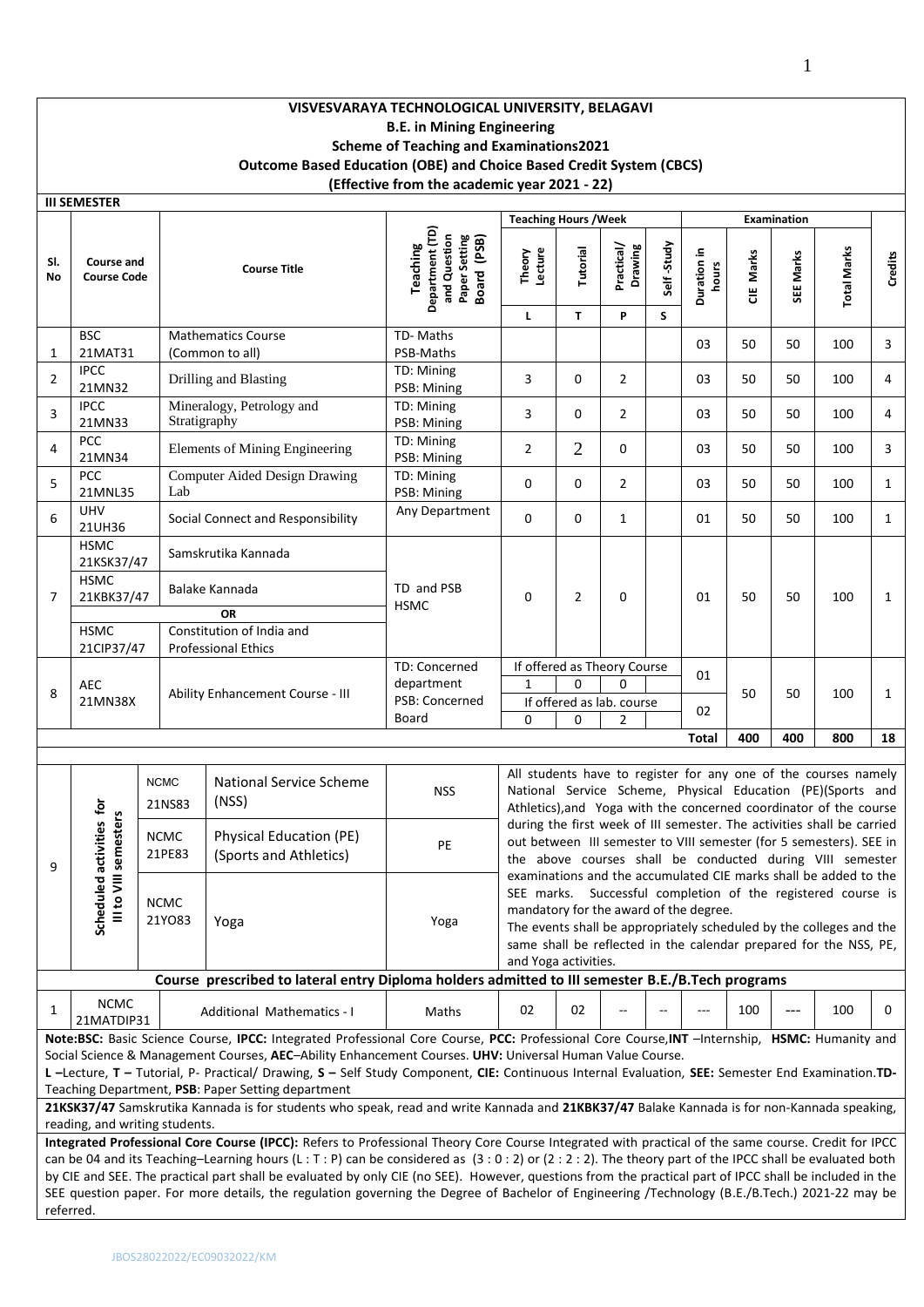**21INT49Inter/Intra Institutional Internship**: All the students admitted to engineering programs under the lateral entry category shall have to undergo a mandatory 21INT49 Inter/Intra Institutional Internshipof 03 weeks during the intervening period of III and IV semesters. The internship shall be slated for CIE only and will not have SEE. The letter grade earned through CIE shall be included in the IV semester grade card.The internship shall be considered as a head of passing and shall be considered for vertical progression and for the award of degree. Those, who do not take up / complete the internship shall be declared fail and shall have to complete during subsequently after satisfying the internship requirements. The faculty coordinator or mentor shall monitor the students' internship progress and interact with them for the successful completion of the internship.

#### **Non–credit mandatory courses (NCMC):**

#### **(A)Additional Mathematics I and II:**

**(1)**These courses are prescribed for III and IV semesters respectively to lateral entry Diploma holders admitted to III semester of B.E./B.Tech., programs. They shall attend the classes during the respective semesters to complete all the formalities of the course and appear for the Continuous Internal Evaluation (CIE). In case, any student fails to register for the said course/fails to secure the minimum 40 % of the prescribed CIE marks, he/she shall be deemed to have secured an F grade. In such a case, the student has to fulfill the course requirements during subsequent semester/s to earn the qualifying CIE marks. These courses are slated for CIE only and have no SEE.

**(2)**Additional Mathematics I and II shall not be considered for vertical progression as well as for the calculation of SGPA and CGPA, but completion of the courses shall be mandatory for the award of degree.

**(3)**Successful completion of the coursesAdditional Mathematics I and IIshall be indicated as satisfactory in the grade card. Non-completion of the coursesAdditional Mathematics I and IIshall be indicated as Unsatisfactory.

#### **(B) National Service Scheme/Physical Education (Sport and Athletics)/ Yoga:**

**(1)** Securing 40 % or more in CIE,35 % or more marks in SEE and 40 % or more in the sum total of CIE + SEE leads to successful completion of the registered course.

**(2)** In case, students fail to secure 35 % marks in SEE, they have to appear for SEE during the subsequent examinations conducted by the University. **(3)**In case, any student fails to register for NSS, PE or Yoga/fails to secure the minimum 40 % of the prescribed CIE marks, he/she shall be deemed to have not completed the requirements of the course. In such a case, the student has to fulfill the course requirements during subsequent semester/s to earn the qualifying CIE marks.

**(4)** Successful completion of the course shall be indicated as satisfactory in the grade card. Non-completion of the course shall be indicated as Unsatisfactory.

**(5)**These courses shall not be considered for vertical progression as well as for the calculation of SGPA and CGPA, but completion of the courses shall be mandatory for the award of degree.

| <b>Ability Enhancement Course - III</b> |                                         |         |                      |  |  |  |  |  |
|-----------------------------------------|-----------------------------------------|---------|----------------------|--|--|--|--|--|
| 21MN381                                 | Spreadsheet for Engineers               | 21MN383 | <b>Basic</b><br>$\!$ |  |  |  |  |  |
| 21MN382                                 | Personality Development and Soft Skills | 21MN384 |                      |  |  |  |  |  |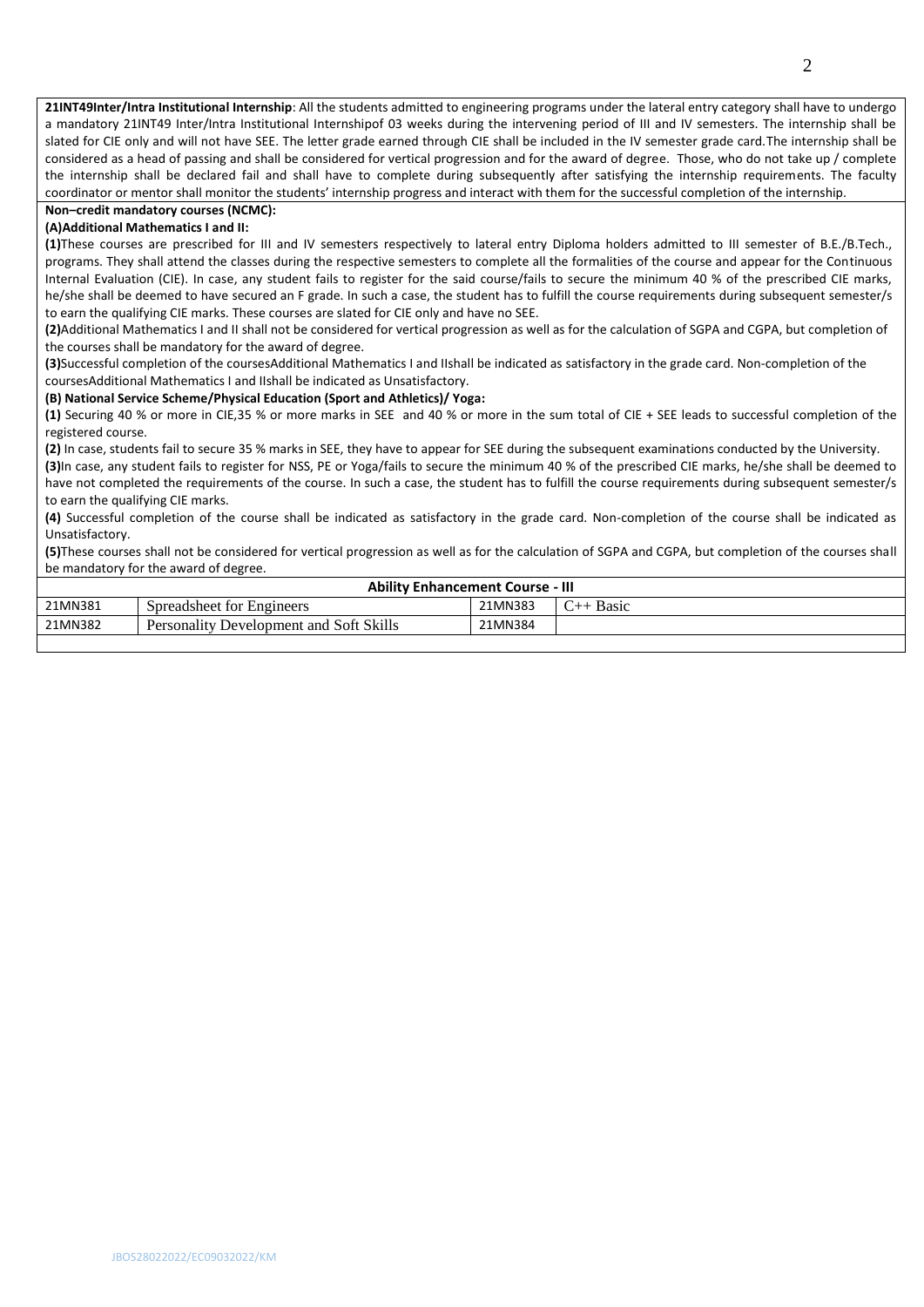# **VISVESVARAYA TECHNOLOGICAL UNIVERSITY, BELAGAVI B.E. in Mining Engineering Scheme of Teaching and Examinations 2021 Outcome-Based Education(OBE) and Choice Based Credit System (CBCS) (Effective from the academic year 2021 - 22)**

|                  | <b>IV SEMESTER</b>                      |                                                                                                     |                                                                                    |                             |                |                                                                                                                                                                                                                       |            |                      |           |             |                    |                |
|------------------|-----------------------------------------|-----------------------------------------------------------------------------------------------------|------------------------------------------------------------------------------------|-----------------------------|----------------|-----------------------------------------------------------------------------------------------------------------------------------------------------------------------------------------------------------------------|------------|----------------------|-----------|-------------|--------------------|----------------|
|                  |                                         |                                                                                                     |                                                                                    |                             |                | <b>Teaching Hours / Week</b>                                                                                                                                                                                          |            |                      |           | Examination |                    |                |
| SI.<br><b>No</b> | <b>Course and</b><br><b>Course Code</b> | <b>Course Title</b>                                                                                 | Department (TD)<br>Paper Setting<br>and Question<br>Board (PSB)<br><b>Teaching</b> | Theory<br>Lecture           | Tutorial       | Practical/<br>Drawing                                                                                                                                                                                                 | Self-Study | Duration in<br>hours | CIE Marks | SEE Marks   | <b>Total Marks</b> | Credits        |
|                  |                                         |                                                                                                     |                                                                                    | L                           | $\mathbf{T}$   | P                                                                                                                                                                                                                     | S          |                      |           |             |                    |                |
| $\mathbf{1}$     | <b>BSC</b><br>21MN41                    | Numerical and Statistical Methods                                                                   | TD, PSB-Maths                                                                      | $\overline{2}$              | $\overline{2}$ | 0                                                                                                                                                                                                                     |            | 03                   | 50        | 50          | 100                | 3              |
| $\overline{2}$   | <b>IPCC</b><br>21MN42                   | <b>Rock Mechanics</b>                                                                               | TD: Mining<br>PSB: Mining                                                          | 3                           | 0              | $\overline{2}$                                                                                                                                                                                                        |            | 03                   | 50        | 50          | 100                | 4              |
| 3                | <b>IPCC</b><br>21MN43                   | Geology for Mining Engineers                                                                        | TD: Mining<br>PSB: Mining                                                          | 3                           | 0              | $\overline{2}$                                                                                                                                                                                                        |            | 03                   | 50        | 50          | 100                | $\overline{4}$ |
| 4                | <b>PCC</b><br>21MN44                    | Mine Surveying                                                                                      | TD: Mining<br>PSB: Mining                                                          | 3                           | $\Omega$       | $\Omega$                                                                                                                                                                                                              |            | 03                   | 50        | 50          | 100                | $\overline{3}$ |
| 5                | <b>AEC</b><br>21BE45                    | <b>Biology For Engineers</b>                                                                        | BT, CHE, PHY                                                                       | $\mathbf{1}$                | $\overline{2}$ | $\Omega$                                                                                                                                                                                                              |            | 02                   | 50        | 50          | 100                | $\overline{2}$ |
| 6                | <b>PCC</b><br>21MNL46                   | Mine Surveying Laboratory                                                                           | TD: Mining<br>PSB: Mining                                                          | 0                           | 0              | $\overline{2}$                                                                                                                                                                                                        |            | 03                   | 50        | 50          | 100                | $\mathbf{1}$   |
|                  | <b>HSMC</b><br>21KSK37/47               | Samskrutika Kannada                                                                                 |                                                                                    |                             |                |                                                                                                                                                                                                                       |            |                      |           |             |                    |                |
| 7                | <b>HSMC</b><br>21KBK37/47               | Balake Kannada                                                                                      | <b>HSMC</b>                                                                        | 0                           | $\overline{2}$ | 0                                                                                                                                                                                                                     |            | 01                   | 50        | 50          | 100                | $\mathbf{1}$   |
|                  |                                         | OR                                                                                                  |                                                                                    |                             |                |                                                                                                                                                                                                                       |            |                      |           |             |                    |                |
|                  | <b>HSMC</b><br>21CIP37/47               | Constitution of India & Professional<br><b>Ethics</b>                                               |                                                                                    |                             |                |                                                                                                                                                                                                                       |            |                      |           |             |                    |                |
|                  |                                         |                                                                                                     | TD and PSB:                                                                        |                             |                | If offered as theory Course                                                                                                                                                                                           |            | 01                   |           |             |                    |                |
| 8                | <b>AEC</b>                              |                                                                                                     | Concerned                                                                          | $\mathbf{1}$                | $\Omega$       | $\Omega$                                                                                                                                                                                                              |            |                      | 50        | 50          | 100                | $\mathbf{1}$   |
|                  | 21MN48X                                 | Ability Enhancement Course-IV                                                                       | department                                                                         |                             |                | If offered as lab. course                                                                                                                                                                                             |            | 02                   |           |             |                    |                |
|                  |                                         |                                                                                                     |                                                                                    | $\Omega$                    | $\Omega$       | $\overline{2}$                                                                                                                                                                                                        |            |                      |           |             |                    |                |
| 9                | <b>UHV</b><br>21UH49                    | Universal Human Values                                                                              | Any<br>Department                                                                  | $\mathbf{1}$                | 0              | $\mathbf 0$                                                                                                                                                                                                           |            | 01                   | 50        | 50          | 100                | $\mathbf{1}$   |
| 10               | INT<br>21INT49                          | Inter/Intra Institutional Internship                                                                | <b>Evaluation By</b><br>the<br>appropriate<br>authorities                          | Completed<br>and<br>Lateral | IV             | during<br>intervening period ofII and<br>III semesters by students<br>admitted to first year of<br>BE./B.Tech and during the<br>intervening period of III<br>semesters<br>entry students<br>admitted to III semester. | the<br>by  | 3                    | 100       | Ξ.          | 100                | $\overline{2}$ |
|                  |                                         |                                                                                                     |                                                                                    |                             |                |                                                                                                                                                                                                                       |            | <b>Total</b>         | 550       | 450         | 1000               | 22             |
|                  |                                         |                                                                                                     |                                                                                    |                             |                |                                                                                                                                                                                                                       |            |                      |           |             |                    |                |
|                  |                                         | Course prescribed to lateral entry Diploma holders admitted to III semester of Engineering programs |                                                                                    |                             |                |                                                                                                                                                                                                                       |            |                      |           |             |                    |                |
|                  | <b>NCMC</b>                             |                                                                                                     |                                                                                    |                             |                |                                                                                                                                                                                                                       |            |                      |           |             |                    |                |

NCIVIC<br>21MATDIP41 | Additional Mathematics - II | Maths | 02 | 02 | -- | -- | -- | 100 | -- | 100 | 0 **Note:** BSC: Basic Science Course, IPCC: Integrated Professional Core Course, PCC: Professional Core Course, AEC –Ability Enhancement Courses, HSMC: Humanity and Social Science and Management Courses, UHV- Universal Human Value Courses.

L –Lecture, T – Tutorial, P- Practical/ Drawing, S – Self Study Component, CIE: Continuous Internal Evaluation, SEE: Semester End Examination.

21KSK37/47 Samskrutika Kannada is for students who speak, read and write Kannada and 21KBK37/47 Balake Kannada is for non-Kannada speaking, reading, and writing students.

**Integrated Professional Core Course (IPCC):** Refers to Professional Theory Core Course Integrated with Practical of the same course. Credit for IPCC can be 04 and its Teaching–Learning hours (L : T : P) can be considered as  $(3:0:2)$  or  $(2:2:2)$ . The theory part of the IPCC shall be evaluated both by CIE and SEE. The practical part shall be evaluated by only CIE (no SEE). However, questions from the practical part of IPCCshall be included in the SEE question paper.For more details, the regulation governing the Degree of Bachelor of Engineering /Technology (BE/B.Tech.) 2021-22 may be referred.

1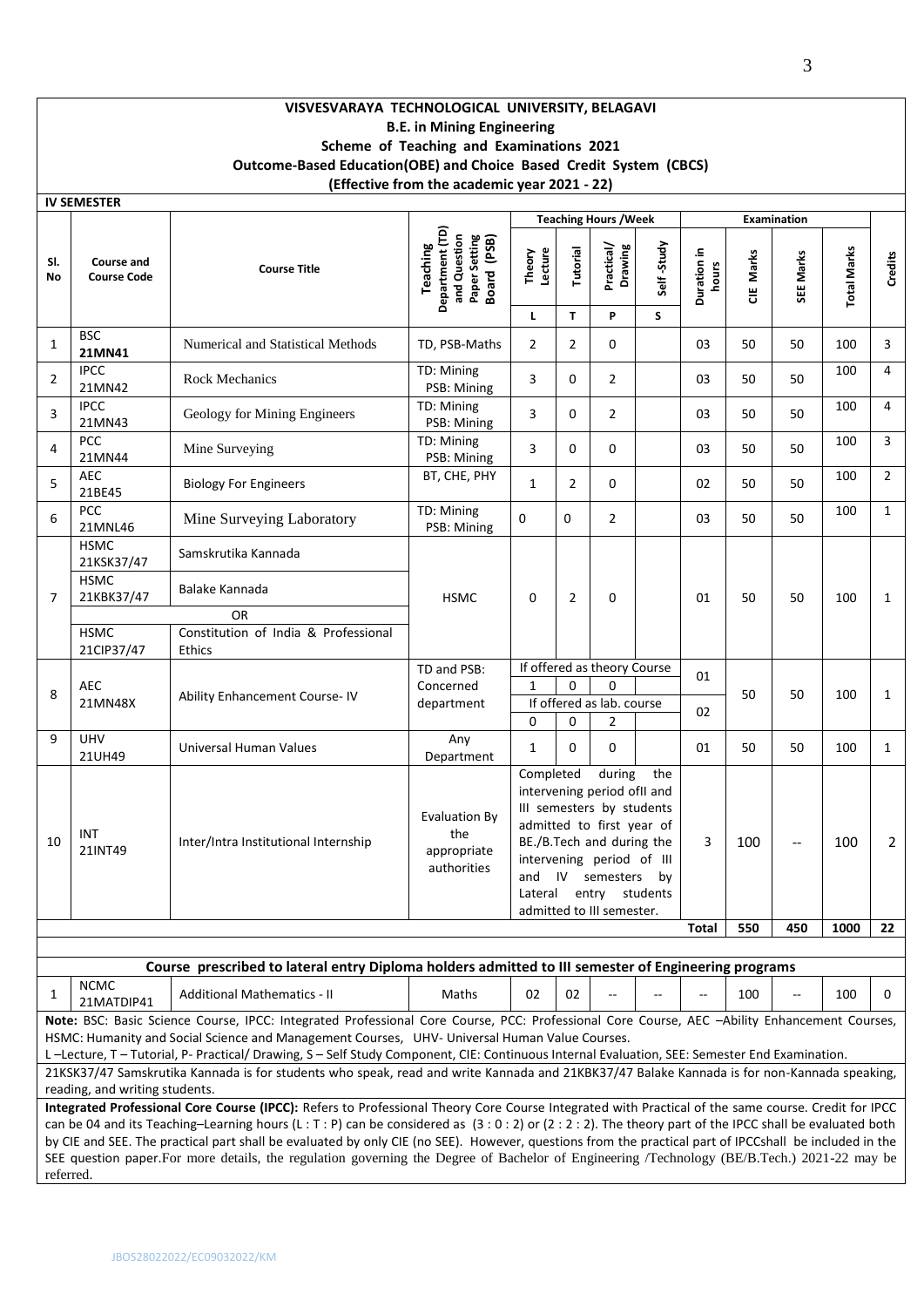# **Non – credit mandatory course (NCMC):**

#### **Additional Mathematics - II:**

**(1)** Lateral entry Diploma holders admitted to III semester of B.E./B.Tech., shall attend the classes during the IV semester to complete all the formalities of the course and appear for the Continuous Internal Evaluation (CIE). In case, any student fails to register for the said course/fails to secure the minimum 40 % of the prescribed CIE marks, he/she shall be deemed to have secured an F grade. In such a case, the student has to fulfill the course requirements during subsequent semester/s to earn the qualifying CIE marks. These courses are slated for CIE only and have no SEE.

**(2)** Additional Mathematics I and II shall not be considered for vertical progression as well as for the calculation of SGPA and CGPA, but completion of the courses shall be mandatory for the award of degree.

**(3)**Successful completion of the course Additional Mathematics IIshall be indicated as satisfactory in the grade card. Non-completion of the coursesAdditional Mathematics IIshall be indicated as Unsatisfactory.

|         | <b>Ability Enhancement Course - IV</b> |         |                        |  |  |  |  |  |  |
|---------|----------------------------------------|---------|------------------------|--|--|--|--|--|--|
| 21MN481 | <b>Technical Writing Skills</b>        | 21MN483 | Introduction to PYTHON |  |  |  |  |  |  |
| 21MN482 | GIS with Quantum GIS                   | 21MN484 |                        |  |  |  |  |  |  |

#### **Internship of 04 weeks during the intervening period of IV and V semesters; 21INT68Innovation/ Entrepreneurship/ Societalbased Internship.**

**(1)**All the students shall have to undergo a mandatory internship of 04 weeks during the intervening period of IV and V semesters. The internship shall be slated for CIE only and will not have SEE. The letter grade earned through CIE shall be included in the VI semester grade card.The internship shall be considered as a head of passing and shall be considered for vertical progression and for the award of degree. Those, who do not take up / complete the internship shall be considered under F (fail) grade and shall have to complete during subsequently after satisfying the internship requirements.

**(2)**Innovation/ Entrepreneurship Internshipshall be carried out at industry, State and Central Government /Non-government organizations (NGOs), micro, small and medium enterprises (MSME), Innovation centres, or Incubation centers. Innovation need not be a single major breakthrough; it can also be a series of small or incremental changes.Innovation of any kind can also happen outside of the business world.

Entrepreneurship internships offer a chance to gain hands-on experience in the world of entrepreneurship and helps to learn what it takes to run a small entrepreneurial business by performing intern duties with an established company. This experience can then be applied to future business endeavours.Start-ups and small companies are a preferred place to learn the business tack ticksor future entrepreneurs as earning how a small business operates will serve the intern well when he/she manages his/her own company. Entrepreneurship acts as a catalyst to open the minds to creativity and innovation.Entrepreneurship internships can be from several sectors, including technology, small and medium-sized, and the service sector.

**(3)** Societal or social internship.

Urbanization is increasing on a global scale; and yet, half the world's population still resides in rural areas and is devoid of many things that urban population enjoys. The rural internship is a work-based activity in which students will have a chance to solve/reduce the problems of the rural place for better living.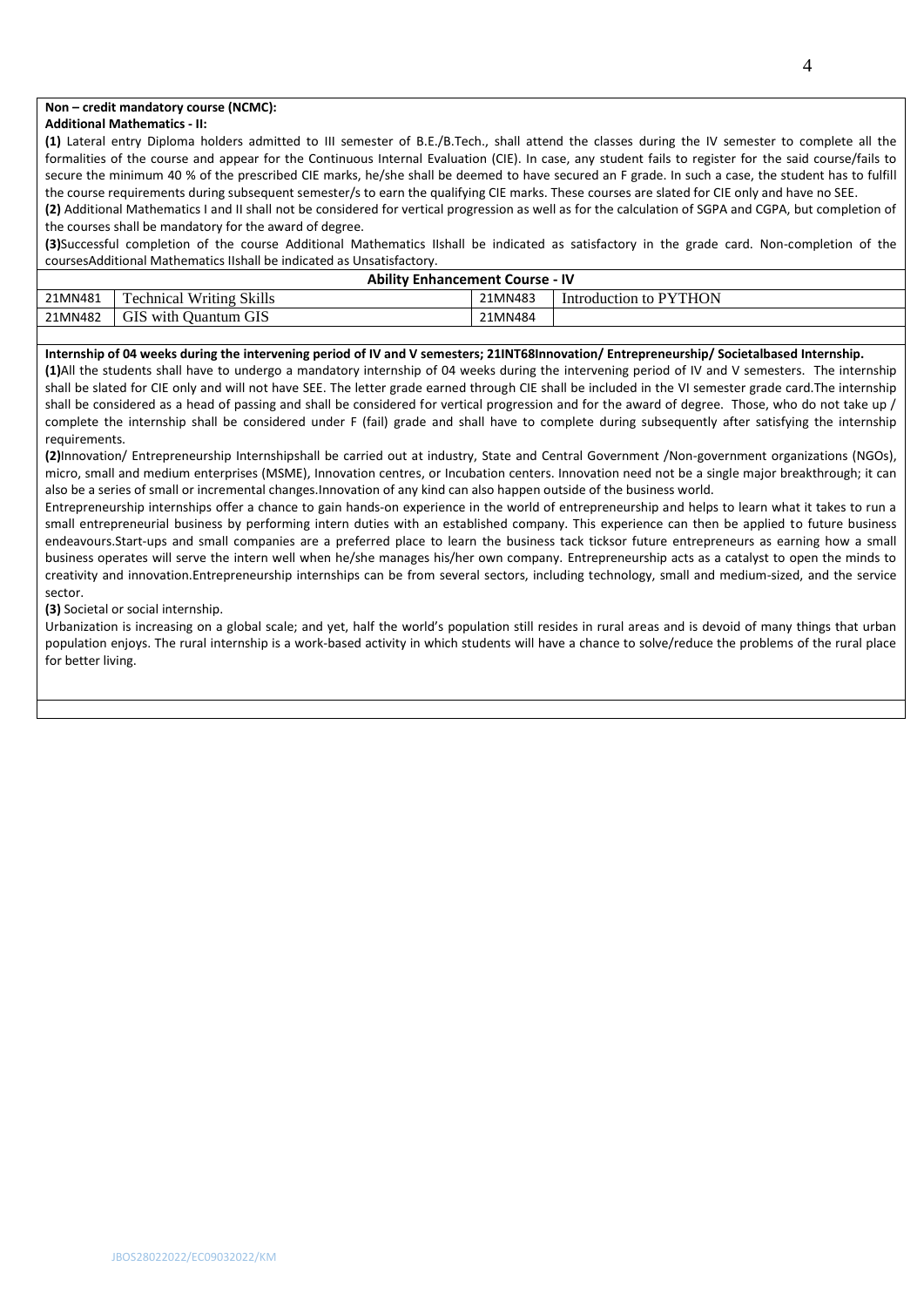# **VISVESVARAYA TECHNOLOGICAL UNIVERSITY, BELAGAVI**

# **B.E. in name of the Program**

# **Scheme of Teaching and Examinations 2021 Outcome Based Education(OBE) and Choice Based Credit System (CBCS) (Effective from the academic year 2021 - 22)**

**V SEMESTER**

|                | V JLIVILJ I LN<br><b>Teaching Hours / Week</b><br><b>Examination</b>                                                                                                                                                    |                                                        |                                                                             |                   |                |                              |            |                      |           |           |                    |                |
|----------------|-------------------------------------------------------------------------------------------------------------------------------------------------------------------------------------------------------------------------|--------------------------------------------------------|-----------------------------------------------------------------------------|-------------------|----------------|------------------------------|------------|----------------------|-----------|-----------|--------------------|----------------|
| SI.<br>No      | <b>Course and</b><br><b>Course Code</b>                                                                                                                                                                                 | <b>Course Title</b>                                    | Department (TD)<br>Paper Setting<br>Board (PSB)<br>and Question<br>Teaching | Theory<br>Lecture | Tutorial       | Practical/<br>Drawing        | Self-Study | Duration in<br>hours | CIE Marks | SEE Marks | <b>Total Marks</b> | Credits        |
|                |                                                                                                                                                                                                                         |                                                        |                                                                             | L                 | T.             | P                            | S          |                      |           |           |                    |                |
| $\mathbf{1}$   | <b>BSC</b><br>21MN51                                                                                                                                                                                                    | <b>Surface Mining</b>                                  | TD: Mining<br>PSB: Mining                                                   | 3                 | $\mathbf{1}$   | $\Omega$                     |            | 03                   | 50        | 50        | 100                | 3              |
| $\overline{2}$ | <b>IPCC</b><br>21MN52                                                                                                                                                                                                   | Mining Machinery                                       | TD: Mining<br>PSB: Mining                                                   | 3                 | $\Omega$       | $\overline{2}$               |            | 03                   | 50        | 50        | 100                | 4              |
| 3              | PCC<br>21MN53                                                                                                                                                                                                           | <b>Underground Coal Mining</b>                         | TD: Mining<br>PSB: Mining                                                   | 3                 | $\mathbf{1}$   | $\Omega$                     |            | 03                   | 50        | 50        | 100                | 3              |
| 4              | PCC<br>21MN54                                                                                                                                                                                                           | Mine Ventilation                                       | TD: Mining<br>PSB: Mining                                                   | 3                 | $\Omega$       | $\Omega$                     |            | 03                   | 50        | 50        | 100                | 3              |
| 5              | <b>PCC</b><br>21MNL55                                                                                                                                                                                                   | Mine Ventilation Laboratory                            | TD: Mining<br>PSB: Mining                                                   | 0                 | $\Omega$       | $\overline{2}$               |            | 03                   | 50        | 50        | 100                | $\mathbf{1}$   |
| 6              | <b>AEC</b><br>21XX56                                                                                                                                                                                                    | Research Methodology &<br>Intellectual Property Rights | TD: Any<br>Department<br>PSB: As<br>identified by<br>University             | $\mathbf{1}$      | 2              | $\Omega$                     |            | 02                   | 50        | 50        | 100                | $\overline{2}$ |
| $\overline{7}$ | <b>HSMC</b><br>21CIV57                                                                                                                                                                                                  | <b>Environmental Studies</b>                           | TD: Civil/<br>Environmental<br>/Chemistry/<br>Biotech.<br>PSB: Civil Engg   | $\Omega$          | $\overline{2}$ | 0                            |            | 1                    | 50        | 50        | 100                | $\mathbf{1}$   |
|                |                                                                                                                                                                                                                         |                                                        |                                                                             |                   |                | If offered as Theory courses |            | 01                   |           |           |                    |                |
| 8              | <b>AEC</b>                                                                                                                                                                                                              | Ability Enhancement Course-V                           | Concerned                                                                   | 1                 | O              | $\Omega$                     |            |                      | 50        | 50        | 100                | $\mathbf{1}$   |
|                | 21MN58X                                                                                                                                                                                                                 |                                                        | Board                                                                       |                   |                | If offered as lab. courses   |            | 02                   |           |           |                    |                |
|                |                                                                                                                                                                                                                         |                                                        |                                                                             | $\Omega$          | $\Omega$       | 2                            |            | <b>Total</b>         | 400       | 400       | 800                |                |
|                |                                                                                                                                                                                                                         |                                                        | <b>Ability Enhancement Course - IV</b>                                      |                   |                |                              |            |                      |           |           |                    | 18             |
|                | 21MN581                                                                                                                                                                                                                 | Introduction to IOT                                    |                                                                             | 21MN583           |                | Industry 4.0                 |            |                      |           |           |                    |                |
|                | 21MN582                                                                                                                                                                                                                 | Mine Management Information System                     |                                                                             | 21MN584           |                |                              |            |                      |           |           |                    |                |
|                |                                                                                                                                                                                                                         |                                                        |                                                                             |                   |                |                              |            |                      |           |           |                    |                |
|                | Note: BSC: Basic Science Course, PCC: Professional Core Course, IPCC: Integrated Professional Core Course, AEC -Ability Enhancement Course INT -<br>Internship, HSMC: Humanity and Social Science & Management Courses. |                                                        |                                                                             |                   |                |                              |            |                      |           |           |                    |                |

L –Lecture, T – Tutorial, P- Practical/ Drawing, S – Self Study Component, CIE: Continuous Internal Evaluation, SEE: Semester End Examination.

**Integrated Professional Core Course (IPCC):** refers to Professional Theory Core Course Integrated with Practical of the same course. Credit for IPCC can be 04 and its Teaching – Learning hours (L : T : P) can be considered as  $(3:0:2)$  or  $(2:2:2)$ . The theory part of the IPCC shall be evaluated both by CIE and SEE. The practical part shall be evaluated by CIE only and there shall be no SEE. For more details the regulation governing the Degree of Bachelor of Engineering /Technology (BE/B.Tech.) 2021-22 may be referred.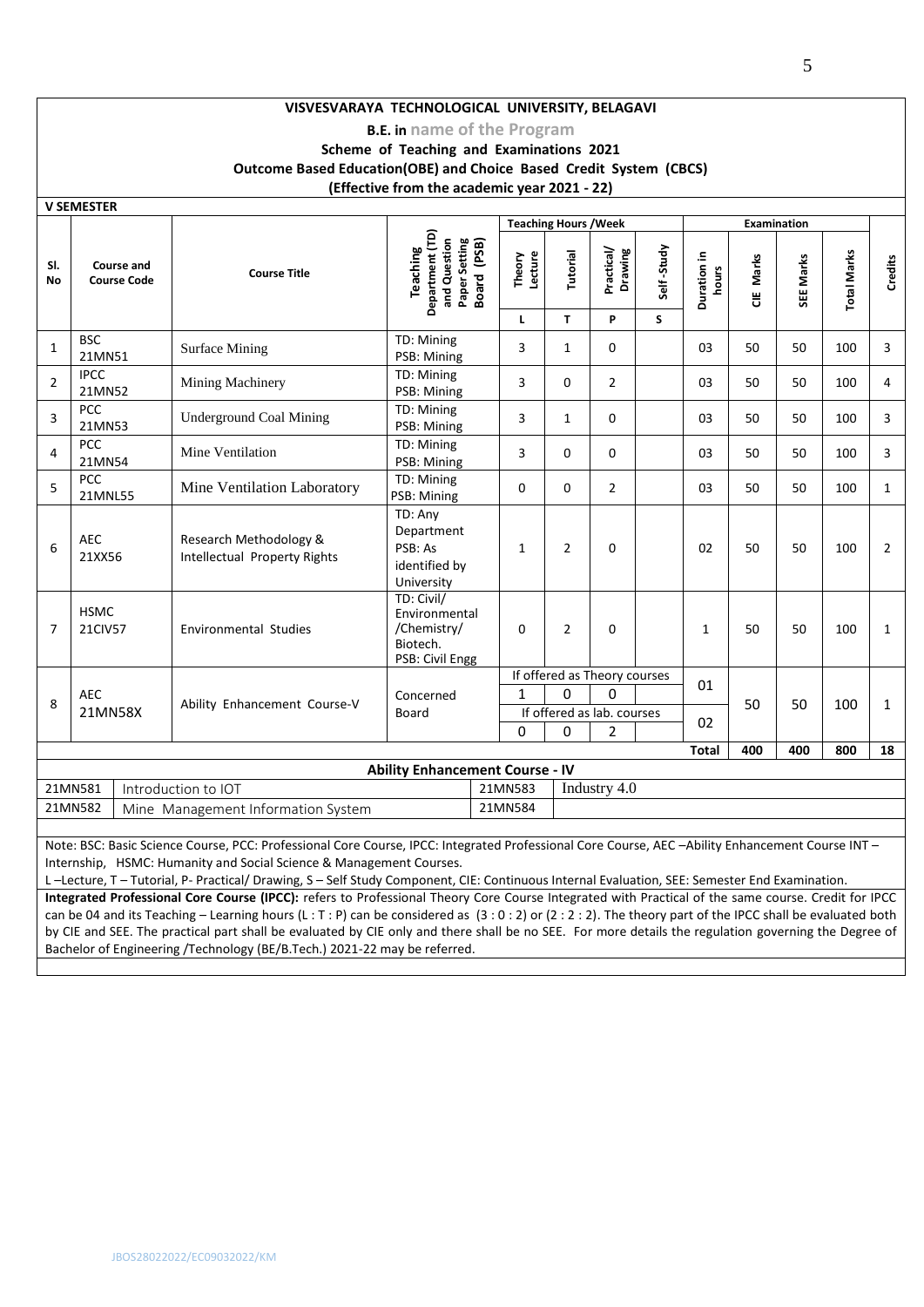# **VISVESVARAYA TECHNOLOGICAL UNIVERSITY, BELAGAVI**

# **B.E. in name of the Program Scheme of Teaching and Examinations 2021**

**Outcome-Based Education(OBE) and Choice Based Credit System (CBCS)**

**(Effective from the academic year 2021 - 22)**

|                  | <b>VI SEMESTER</b>               |                                                     |                                                                                      |                                                                                 |                |                       |            |                      |                    |                          |                    |                |
|------------------|----------------------------------|-----------------------------------------------------|--------------------------------------------------------------------------------------|---------------------------------------------------------------------------------|----------------|-----------------------|------------|----------------------|--------------------|--------------------------|--------------------|----------------|
|                  |                                  |                                                     |                                                                                      | <b>Teaching Hours / Week</b>                                                    |                |                       |            |                      | <b>Examination</b> |                          |                    |                |
| SI.<br><b>No</b> | Course and<br><b>Course Code</b> | <b>Course Title</b>                                 | Department (TD)<br>and Question<br>Paper Setting<br>Board (PSB)<br>Teaching<br>Board | Lecture<br>Theory                                                               | Tutorial       | Practical/<br>Drawing | Self-Study | Duration in<br>hours | Marks<br>쁭         | SEE Marks                | <b>Total Marks</b> | Credits        |
|                  |                                  |                                                     |                                                                                      | L                                                                               | T.             | P                     | S          |                      |                    |                          |                    |                |
| $\mathbf{1}$     | <b>HSMC</b><br>21MN61            | Mine Management                                     | Any<br>Department                                                                    | $\overline{2}$                                                                  | $\overline{2}$ | $\Omega$              |            | 03                   | 50                 | 50                       | 100                | 3              |
| $\overline{2}$   | <b>IPCC</b><br>21MN62            | Mineral Processing                                  | TD: Mining<br>PSB: Mining                                                            | 3                                                                               | 0              | $\overline{2}$        |            | 03                   | 50                 | 50                       | 100                | 4              |
| $\overline{3}$   | <b>PCC</b><br>21MN63             | <b>Underground Metal Mining</b>                     | TD: Mining<br>PSB: Mining                                                            | 3                                                                               | 1              | $\Omega$              |            | 03                   | 50                 | 50                       | 100                | 3              |
| 4                | <b>PEC</b><br>21MN64x            | Professional Elective Course-I                      | TD: Mining<br>PSB: Mining                                                            | 3                                                                               | 0              | $\Omega$              |            | 03                   | 50                 | 50                       | 100                | 3              |
| 5                | <b>OEC</b><br>21MN65x            | Open Elective Course-I                              | Concerned<br>Department                                                              | 3                                                                               | 0              | $\Omega$              |            | 03                   | 50                 | 50                       | 100                | 3              |
| 6                | <b>PCC</b><br>21MNL66            | Computer Aided Mine<br>Planning and Design Lab      | TD: Mining<br>PSB: Mining                                                            | $\Omega$                                                                        | $\Omega$       | $\overline{2}$        |            | 03                   | 50                 | 50                       | 100                | $\mathbf{1}$   |
| $\overline{7}$   | MP<br>21MNMP67                   | Mini Project                                        |                                                                                      | Two contact hours /week for<br>interaction between the<br>faculty and students. |                |                       |            | --                   | 100                | $\overline{a}$           | 100                | $\overline{2}$ |
| 8                | <b>INT</b><br>21INT68            | Innovation/Entrepreneurship<br>/Societal Internship | Completed during the intervening period of IV<br>and V semesters.                    |                                                                                 |                |                       |            | $-$                  | 100                | $\overline{\phantom{a}}$ | 100                | 3              |
|                  |                                  |                                                     |                                                                                      |                                                                                 |                |                       |            | <b>Total</b>         | 500                | 300                      | 800                | 22             |

|         |                                    | <b>Professional Elective - I</b> |                                |
|---------|------------------------------------|----------------------------------|--------------------------------|
| 21MN641 | Open Pit Slope Analysis and Design | 21MN643                          | Mine Environmental Engineering |
| 21MN642 | Ground Control                     | 21MN644                          |                                |

| Open Electives – I offered by the Department to other Department students |                             |         |  |  |  |  |  |  |
|---------------------------------------------------------------------------|-----------------------------|---------|--|--|--|--|--|--|
| 21MN651                                                                   | Introduction to Mining      | 21MN653 |  |  |  |  |  |  |
| 21MN652                                                                   | Introductory Rock Mechanics | 21MN654 |  |  |  |  |  |  |

**Note:HSMC:** Humanity and Social Science & Management Courses, **IPCC:** Integrated Professional Core Course, **PCC:** Professional Core Course, **PEC:** Professional Elective Courses, O**EC**–Open Elective Course, **MP** –Mini Project, INT –Internship.

**L** –Lecture, **T** – Tutorial, **P** - Practical / Drawing, **S** – Self Study Component, **CIE**: Continuous Internal Evaluation, **SEE**: Semester End Examination.

**Integrated Professional Core Course (IPCC):** Refers to Professional Theory Core Course Integrated with Practical of the same course. Credit for IPCC can be 04 and its Teaching – Learning hours (L : T : P) can be considered as  $(3:0:2)$  or  $(2:2:2)$ . The theory part of the IPCC shall be evaluated both by CIE and SEE. The practical part shall be evaluated by CIE only and there shall be no SEE. For more details, the regulation governing the Degree of Bachelor of Engineering /Technology (BE/B.Tech) 2021-22 may be referred.

#### **Professional Elective Courses(PEC):**

A professional elective (PEC) course is intended to enhance the depth and breadth of educational experience in the Engineering and Technology curriculum. Multidisciplinary courses that are added supplement the latest trend and advanced technology in the selected stream of engineering. Each group will provide an option to select one course out of five courses. The minimum students' strength for offering professional electives is 10. However, this conditional shall not be applicable to cases where the admission to the programme is less than 10.

#### **Open Elective Courses:**

Students belonging to a particular stream of Engineering and Technology are not entitled for the open electives offered by their parent Department. However, they can opt an elective offered by other Departments, provided they satisfy the prerequisite condition if any. Registration to open electives shall be documented under the guidance of the Program Coordinator/ Advisor/Mentor.

Selection of an open elective shall **not be allowed** if,

**(i)** The candidate has studied the same course during the previous semesters of the program.

**(ii)** The syllabus content of open electives is similar to that of the Departmental core courses or professional electives.

**(iii)** A similar course, under any category, is prescribed in the higher semesters of the program.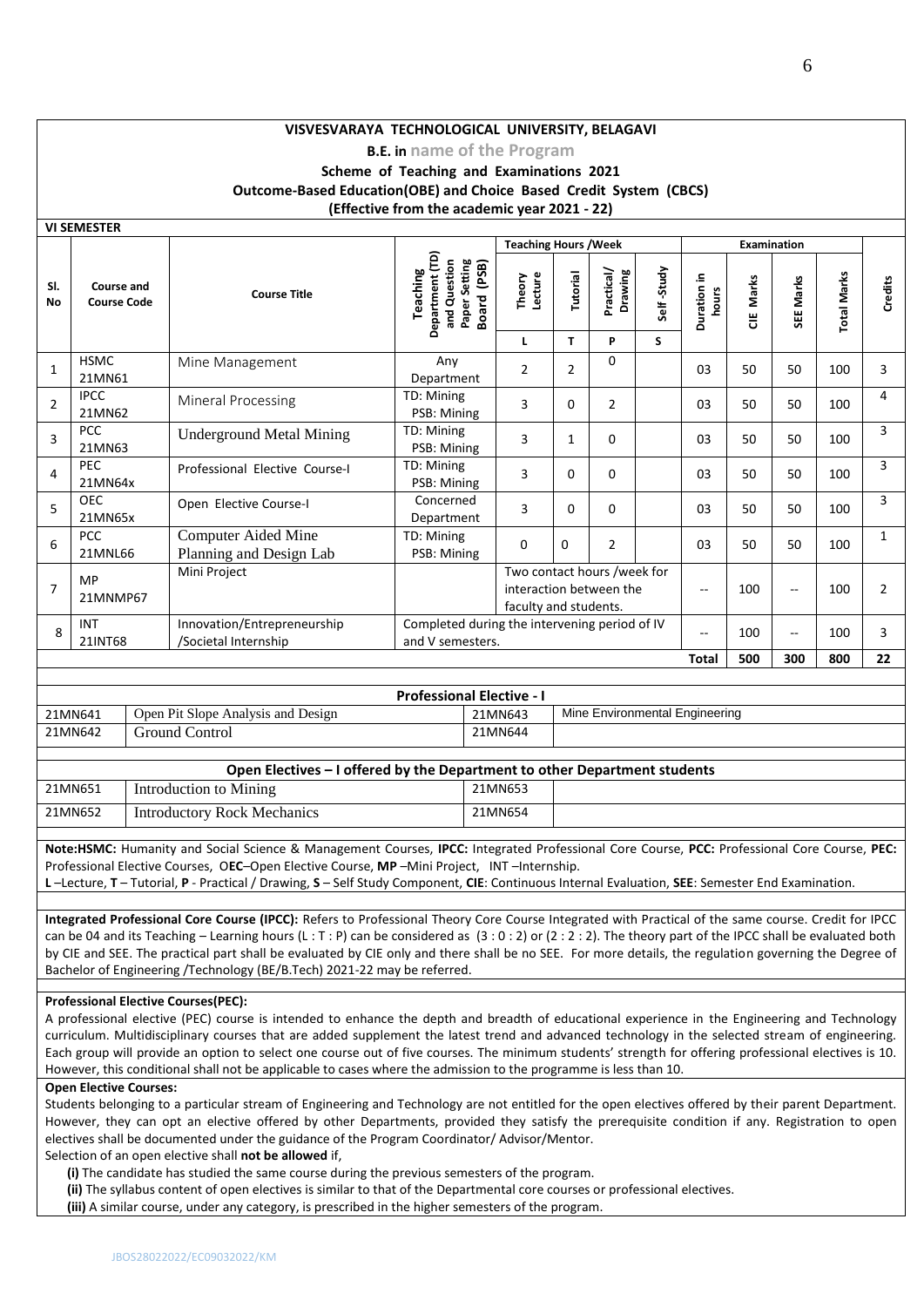In case, any college is desirous of offering a course (not included in the Open Elective List of the University) from streams such as Law, Business (MBA), Medicine, Arts, Commerce, etc., can seek permission, at least one month before the commencement of the semester, from the University by submitting a copy of the syllabus along with the details of expertise available to teach the same in the college.

The minimum students' strength for offering open electives is 10. However, this conditional shall not be applicable to cases where the admission to the programme is less than 10.

**Mini-project work:** Mini Project is a laboratory-oriented course which will provide a platform to students to enhance their practical knowledge and skills by the development of small systems/applications.

Based on the ability/abilities of the student/s and recommendations of the mentor, a single discipline or a multidisciplinary Mini- project can be assigned to an individual student or to a group having not more than 4 students.

## **CIE procedure for Mini-project:**

**(i) Single discipline:** The CIE marks shall be awarded by a committee consisting of the Head of the concerned Department and two faculty members of the Department, one of them being the Guide. The CIE marks awarded for the Mini-project work shall be based on the evaluation of project report, project presentation skill, and question and answer session in the ratio of 50:25:25. The marks awarded for the project report shall be the same for all the batch mates.

**(ii) Interdisciplinary:** Continuous Internal Evaluation shall be group-wise at the college level with the participation of all the guides of the project. The CIE marks awarded for the Mini-project, shall be based on the evaluation of project report, project presentation skill, and question and answer session in the ratio 50:25:25. The marks awarded for the project report shall be the same for all the batch mates.

# **No SEE component for Mini-Project.**

## **VII semester Class work and Research Internship /Industry Internship (21INT82)**

## **Swapping Facility**

Institutions can swap VII and VIII Semester Scheme of Teaching and Examinations to accommodate research internship/ industry internship after the VI semester**.** 

**(2)** Credits earned for the courses of VII and VIII Semester Scheme of Teaching and Examinations shall be counted against the corresponding semesters whether VII or VIII semester is completed during the beginning of IV year or later part of IV year of the program. **Elucidation:**

At the beginning of IV year of the programme i.e., after VI semester, VII semester classwork and VIII semester Research Internship /Industrial Internship shall be permitted to be operated simultaneously by the University so that students have ample opportunity for internship. In other words, a good percentage of the class shall attend VII semester classwork and a similar percentage of others shall attend to Research Internship or Industrial Internship.

Research/Industrial Internship shall be carried out at an Industry, NGO, MSME, Innovation centre, Incubation centre, Start-up, Centers of Excellence (CoE), Study Centre established in the parent institute and /or at reputed research organizations / institutes. The internship can also be rural internship.

The mandatory Research internship /Industry internship is for 24 weeks. The internship shall be considered as a head of passing and shall be considered for the award of degree. Those, who do not take up/complete the internship shall be declared fail and shall have to complete during the subsequent University examination after satisfying the internship requirements.

# **INT21INT82 Research Internship/ Industry Internship/Rural Internship**

**Research internship:** A research internship is intended to offer the flavour of current research going on in the research field. It helps students get familiarized with the field and imparts the skill required for carrying out research.

**Industry internship:** Is an extended period of work experience undertaken by students to supplement their degree for professional development. It also helps them learn to overcome unexpected obstacles and successfully navigate organizations, perspectives, and cultures. Dealing with contingencies helps students recognize, appreciate, and adapt to organizational realities by tempering their knowledge with practical constraints.

The faculty coordinator or mentor has to monitor the students' internship progress and interact with them to guide for the successful completion of the internship.

The students are permitted to carry out the internship anywhere in India or abroad. University shall not bear any expenses incurred in respect of internship.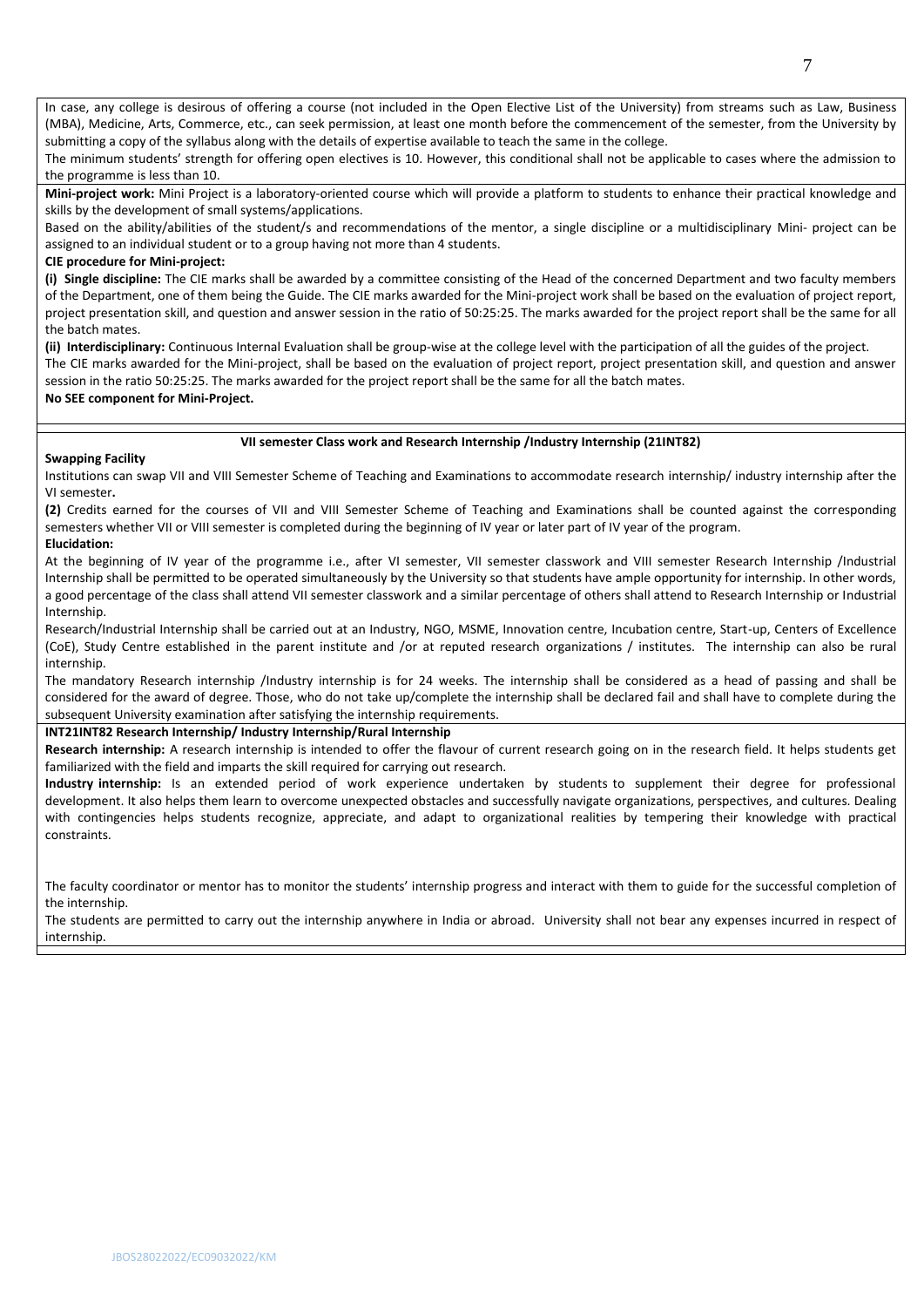## **VISVESVARAYA TECHNOLOGICAL UNIVERSITY, BELAGAVI B.E. in name of the Program Scheme of Teaching and Examinations 2021 Outcome Based Education(OBE) and Choice Based Credit System (CBCS) (Effective from the academic year 2021 - 22)**

|              | Swappable VII and VIII SEMESTER         |        |                                                          |                                                                                    |                   |                              |                                                                                 |            |                                           |           |             |                    |                |
|--------------|-----------------------------------------|--------|----------------------------------------------------------|------------------------------------------------------------------------------------|-------------------|------------------------------|---------------------------------------------------------------------------------|------------|-------------------------------------------|-----------|-------------|--------------------|----------------|
|              | <b>VII SEMESTER</b>                     |        |                                                          |                                                                                    |                   | <b>Teaching Hours / Week</b> |                                                                                 |            |                                           |           | Examination |                    |                |
| SI.<br>No    | <b>Course and</b><br><b>Course Code</b> |        | <b>Course Title</b>                                      | Department (TD)<br>and Question<br>Paper Setting<br>Board (PSB)<br><b>Teaching</b> | Lecture<br>Theory | Tutorial                     | Practical/<br>Drawing                                                           | Self-Study | Duration in<br>hours                      | CIE Marks | SEE Marks   | <b>Total Marks</b> | Credits        |
|              |                                         |        |                                                          |                                                                                    | г                 | T                            | P                                                                               | S          |                                           |           |             |                    |                |
| 1            | <b>PCC</b><br>21MN71                    |        | Mine Legislation and Safety                              | TD: Mining<br>PSB: Mining                                                          | 3                 | 0                            | 0                                                                               |            | 3                                         | 50        | 50          | 100                | 3              |
| 2            | <b>PCC</b><br>21MN72                    |        | <b>Mineral Economics</b>                                 | TD: Mining<br>PSB: Mining                                                          |                   |                              |                                                                                 |            | 3                                         | 50        | 50          | 100                | $\overline{2}$ |
| 3            | <b>PEC</b><br>21MN72X                   |        | Professional elective Course-II                          | TD: Mining<br>PSB: Mining                                                          | 3                 | 0                            | 0                                                                               |            | 3                                         | 50        | 50          | 100                | 3              |
| 4            | <b>PEC</b><br>21MN73X                   |        | Professional elective Course-III                         | TD: Mining<br>PSB: Mining                                                          | 3                 | 0                            | 0                                                                               |            | 3                                         | 50        | 50          | 100                | 3              |
| 5            | <b>OEC</b><br>21MN74X                   |        | Open elective Course-II                                  | Concerned<br>Department                                                            | 3                 | 0                            | 0                                                                               |            | 3                                         | 50        | 50          | 100                | 3              |
| 6            | Project<br>21MNP75                      |        | Project work                                             |                                                                                    |                   |                              | Two contact hours /week for<br>interaction between the<br>faculty and students. |            | 3                                         | 100       | 100         | 200                | 10             |
|              |                                         |        |                                                          |                                                                                    |                   |                              |                                                                                 |            | Total                                     | 350       | 350         | 700                | 24             |
|              |                                         |        |                                                          |                                                                                    |                   |                              |                                                                                 |            |                                           |           |             |                    |                |
|              | <b>VIII SEMESTER</b>                    |        |                                                          |                                                                                    |                   | <b>Teaching Hours / Week</b> |                                                                                 |            |                                           |           | Examination |                    |                |
|              |                                         |        |                                                          |                                                                                    |                   |                              |                                                                                 |            |                                           |           |             |                    |                |
| SI.<br>No    | <b>Course and</b><br><b>Course Code</b> |        | <b>Course Title</b>                                      | Department<br>Teaching                                                             | Theory<br>Lecture | Tutorial                     | Practical/<br>Drawing                                                           | Self-Study | Duration in<br>hours                      | CIE Marks | SEE Marks   |                    | Credits        |
|              |                                         |        |                                                          |                                                                                    | L                 | T                            | P                                                                               | S          |                                           |           |             | <b>Total Marks</b> |                |
| $\mathbf{1}$ | Seminar<br>21MN81                       |        | <b>Technical Seminar</b>                                 |                                                                                    |                   |                              | One contact hour /week for<br>interaction between the<br>faculty and students.  |            | $\overline{a}$                            | 100       | --          | 100                | 01             |
| 2            | <b>INT</b><br>21INT82                   |        | Research Internship/ Industry<br>Internship              |                                                                                    |                   |                              | Two contact hours /week for<br>interaction between the<br>faculty and students. |            | 03<br>(Batch<br>wise)                     | 100       | 100         | 200                | 15             |
| 3            |                                         | 21NS83 | National Service Scheme (NSS)                            | <b>NSS</b>                                                                         |                   |                              |                                                                                 |            |                                           |           |             |                    |                |
|              | <b>NCMC</b>                             | 21PE83 | <b>Physical Education (PE) (Sports</b><br>and Athletics) | PE                                                                                 |                   |                              | Completed during the<br>intervening period of III                               |            | --                                        | 50        | 50          | 100                | 0              |
|              |                                         | 21YO83 | Yoga                                                     | Yoga                                                                               |                   |                              | semester toVIII semester.                                                       |            |                                           |           |             |                    |                |
|              |                                         |        |                                                          |                                                                                    |                   |                              |                                                                                 |            | <b>Total</b>                              | 250       | 150         | 400                | 16             |
|              |                                         |        |                                                          | <b>Professional Elective - II</b>                                                  |                   |                              |                                                                                 |            |                                           |           |             |                    |                |
|              | 21MN721                                 |        | Underground Mine Planning and Design                     |                                                                                    | 21MN724           |                              |                                                                                 |            | Environmental Management in Surface Mines |           |             |                    |                |
|              | 21MN722                                 |        | Surface Mine Planning and Design                         |                                                                                    | 21MN725           |                              |                                                                                 |            | Reclamation and Rehabilitation            |           |             |                    |                |
|              | 21MN723                                 |        | <b>Ventilation Planning</b>                              |                                                                                    |                   |                              |                                                                                 |            |                                           |           |             |                    |                |
|              |                                         |        |                                                          |                                                                                    |                   |                              |                                                                                 |            |                                           |           |             |                    |                |
|              |                                         |        |                                                          | <b>Professional Elective - III</b>                                                 |                   |                              |                                                                                 |            |                                           |           |             |                    |                |
|              | 21MN731                                 |        | Mine System Engineering                                  |                                                                                    | 21MN734           |                              |                                                                                 |            |                                           |           |             |                    |                |
|              | 21MN732<br>21MN733                      |        | Mine Safety Engineering<br>Mine Rescue                   |                                                                                    | 21MN735           |                              |                                                                                 |            |                                           |           |             |                    |                |